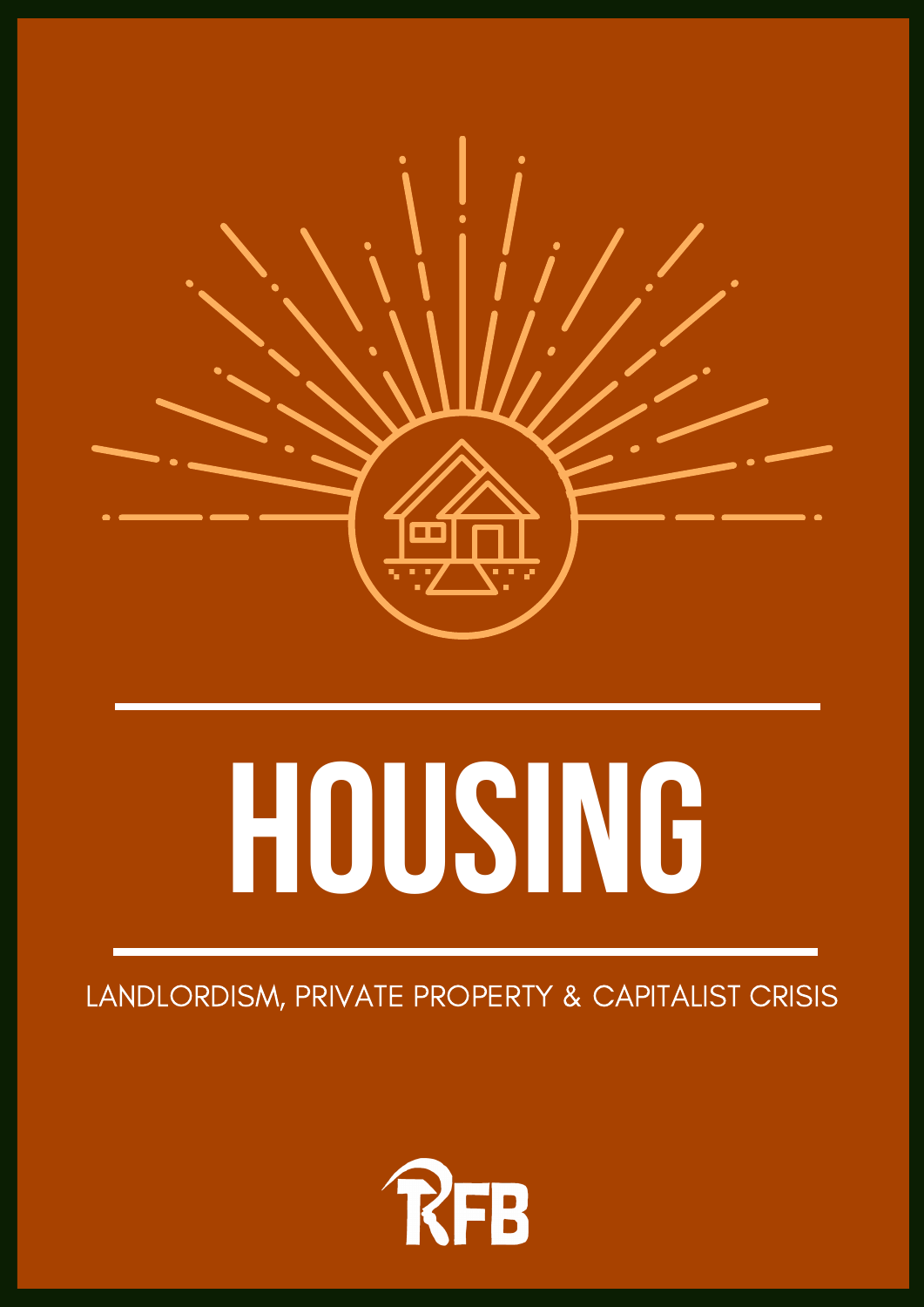#### **BRITAIN'S HOUSING CRISIS**

Today, people in Britain are suffering in many ways from the collapse of capitalism. The severity of the current crisis is especially evident in the conditions of housing. Record numbers of people are being made homeless and forced onto the streets, while the majority of the housed population has no choice but to pay the extortionate costs of renting from a landlord.

Unhygienic and unsafe conditions are commonplace in rental properties. Housing discrimination of all sorts is widespread: against Black people and people of colour; against migrants and Travellers; against disabled people claiming benefits; against predominantly LGBT people living in non-nuclear family structures. Shelters are over capacity, and refugees are being detained in filthy barracks and hotel rooms. Meanwhile, money is continually poured into the development of luxury flats, student accommodations, and megaprisons. The condition of housing in this country is desperately unjust and unequal.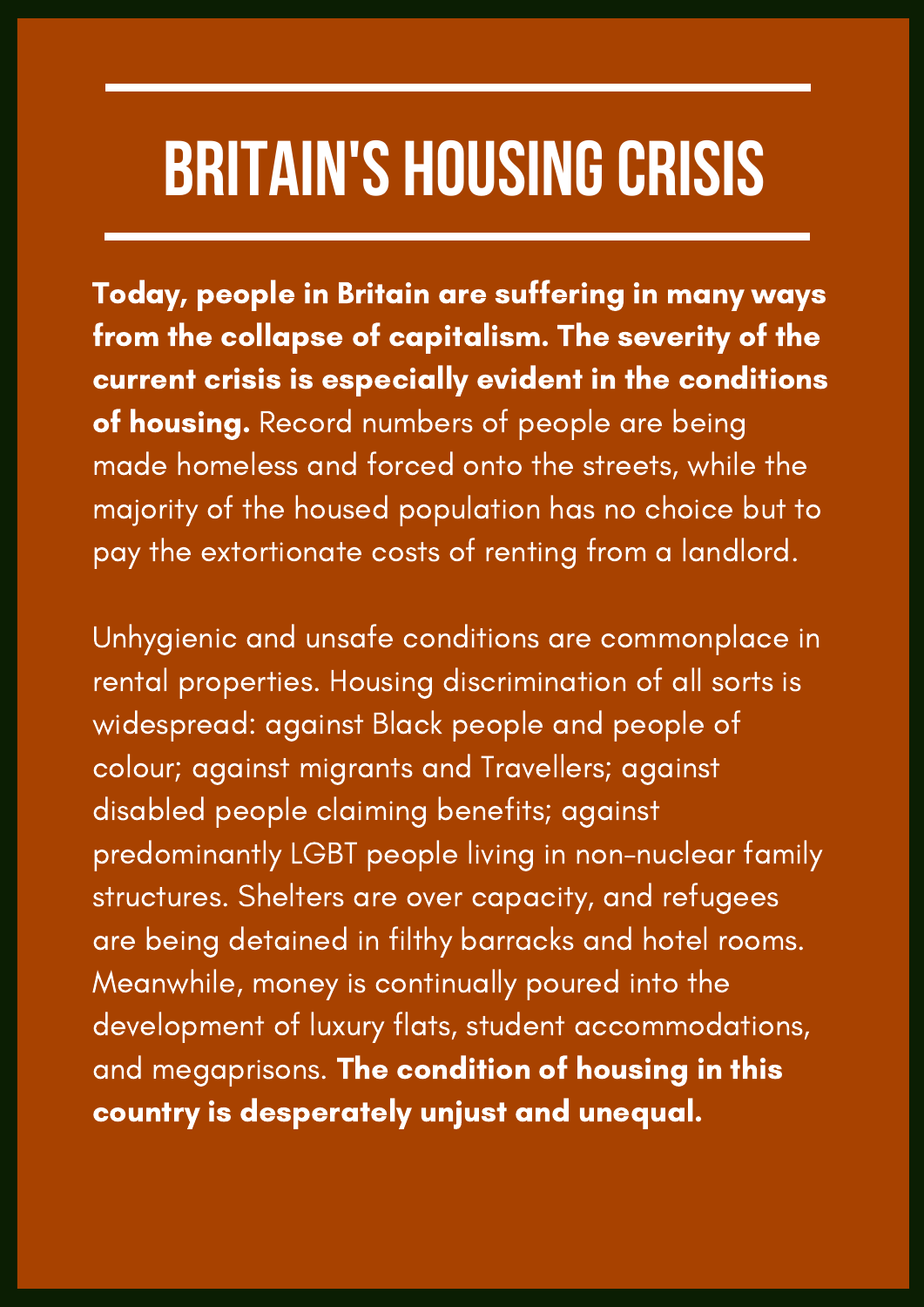#### **LANDLORDS & HOMELESSNESS**

Some might think that the economic disparity between landlords and the unhoused means that they are separate, unrelated groups. After all, there is not much social interaction between the wealthy and the poor, the haves and have-nots. But landlords and homeless people are fundamentally connected through the same system of inequality.

Because they own property and control who can legally reside on it, landlords literally create the conditions by which some people are tenants and others are homeless. Tenants must pay rent to landlords in order to have a place to live. By the same token, landlords can evict tenants (or deny them tenancy in the first place), making them homeless.

Although laws exist to protect tenants from the extremes of predatory landlordism, the capitalist state rarely enforces them. The possibility of homelessness functions as leverage which forces tenants to tolerate their own barefaced exploitation by landlords.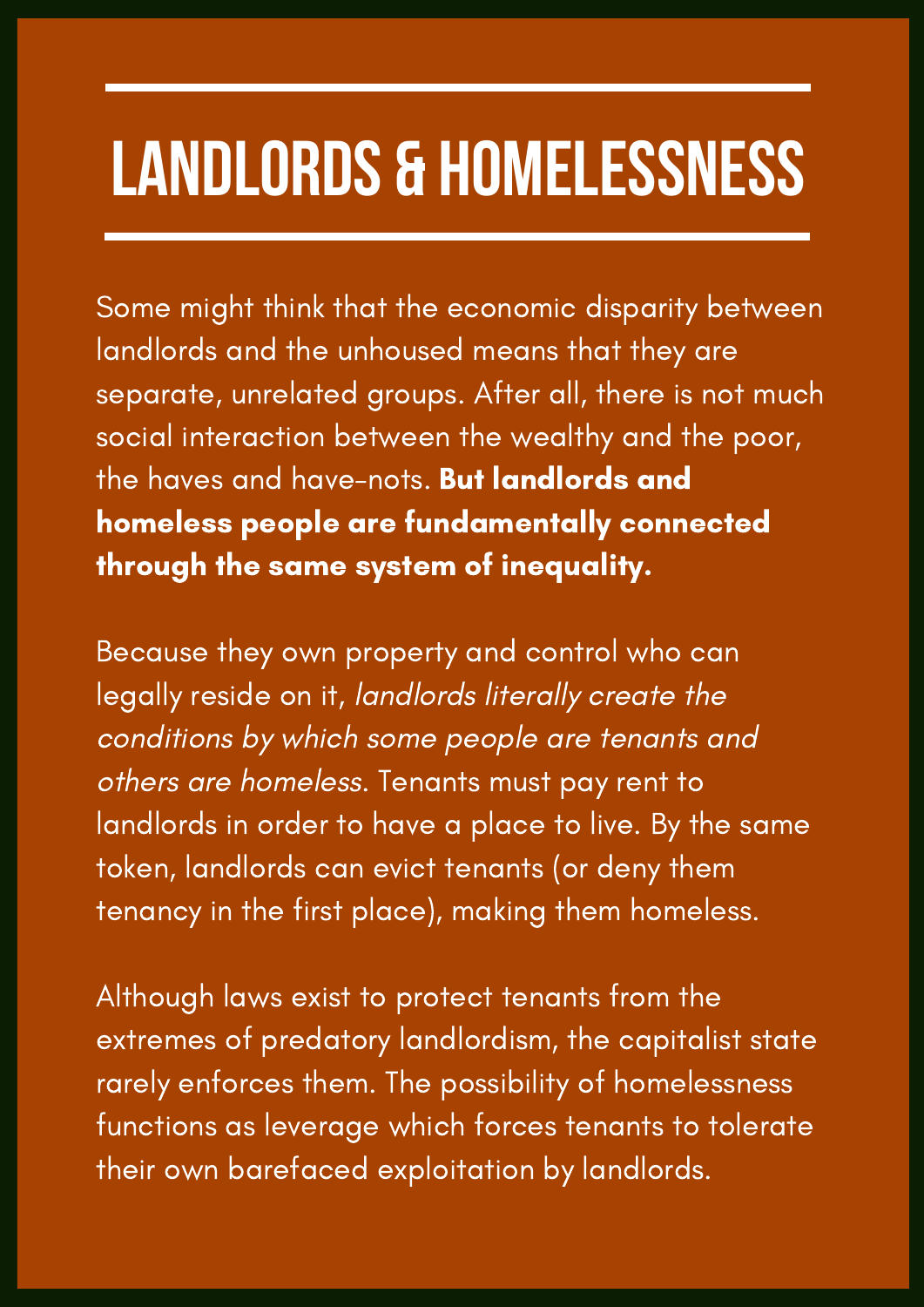#### **LANDLORDS & PRIVATE PROPERTY**

The landlord class has a monopoly on land, meaning that they can charge people money to live and work on that land while contributing little or no labour towards to the upkeep or improvement of property. Whether in rural areas or in cities (where the majority of people work), there is no habitable land that has not already been claimed as the private property of landlords or the capitalist state.

This means that working class people cannot freely choose where they live. To secure a place of residence, they must sacrifice a huge portion of their earnings as rent to the property owner. They must also comply with any rules in the rental agreement — no matter how arbitrary — or risk being evicted. Restrictions such as not being allowed to keep a pet or hang things on the walls emphasise the worker ' s lack of autonomy over their own residence, as does the dependence on landlords to approve and carry out repairs (which they often fail to do). In this way, landlords take advantage of the basic human need for shelter in order to make massive profits without performing any labour or creating any new value.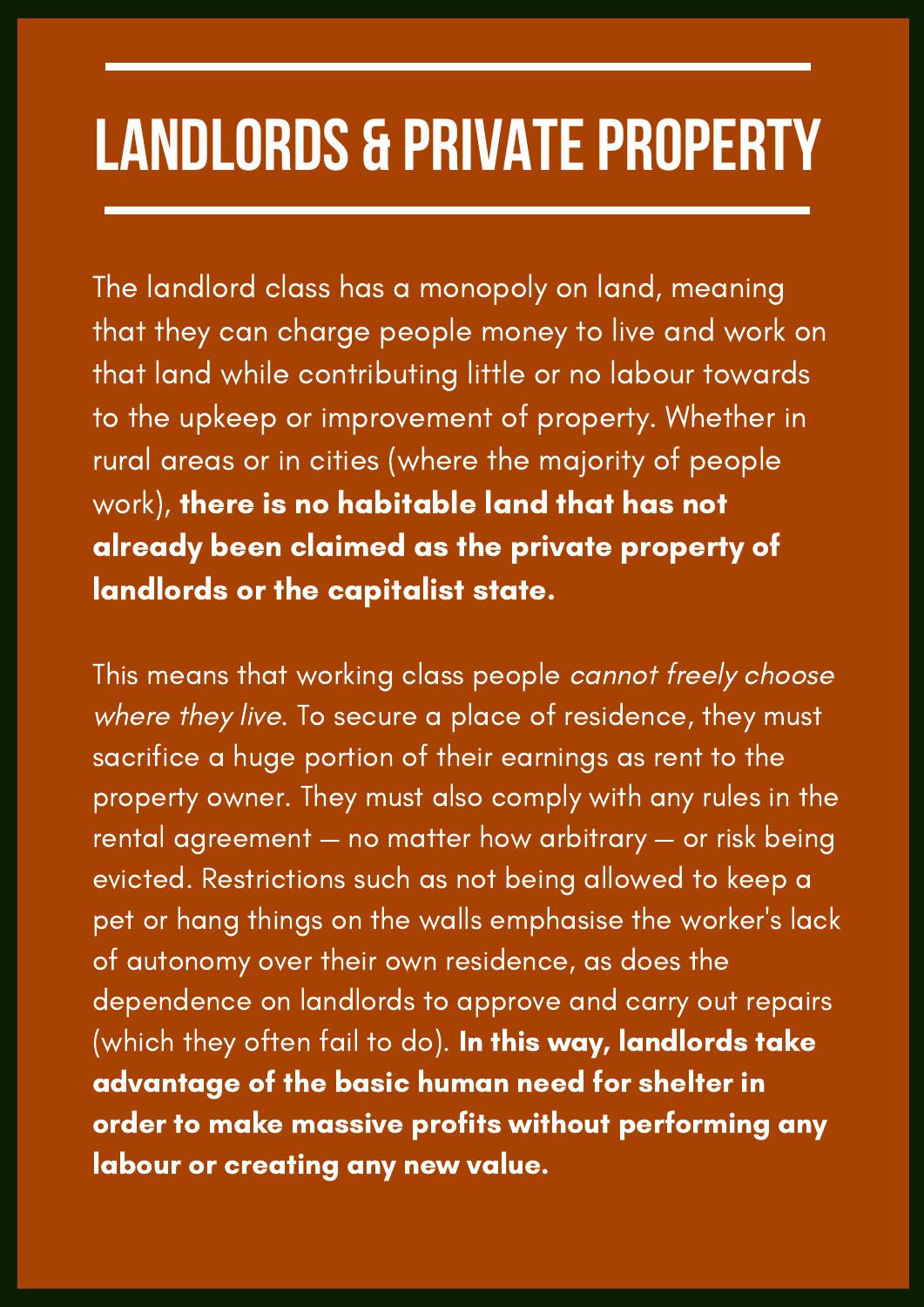## **HOUSING, RACE & BORDERS**

Because Britain has historically been a colonising empire, and now is a neocolonial racial capitalist state, the dynamic of housing in Britain is intrinsically racist and anti-Black. The land-owning classes are mainly white, and they subject Black people, as well as other people of colour and GRT communities, to the most severe forms of housing discrimination.

The result is that these populations face much greater health risks and worse living conditions across the board. The tragedy of Grenfell Tower in 2017 — and the fact that almost four years later, the same flammable cladding still covers countless other residential towers where many Black working class people live makes it horrifically clear how the white capitalist's profit motive creates housing situations that exploit and endanger Black people by design.

The same is generally true for migrants and refugees: housing is used as an arena to implement the "hostile environment" and tighten immigration control. This means that people without British citizenship are extremely vulnerable to unstable and exploitative housing situations as well as homelessness. To give one prominent example, after the Glasgow Southside community successfully prevented immigration cops from arresting two men from their neighbourhood, the men's landlord immediately started trying to evict them instead.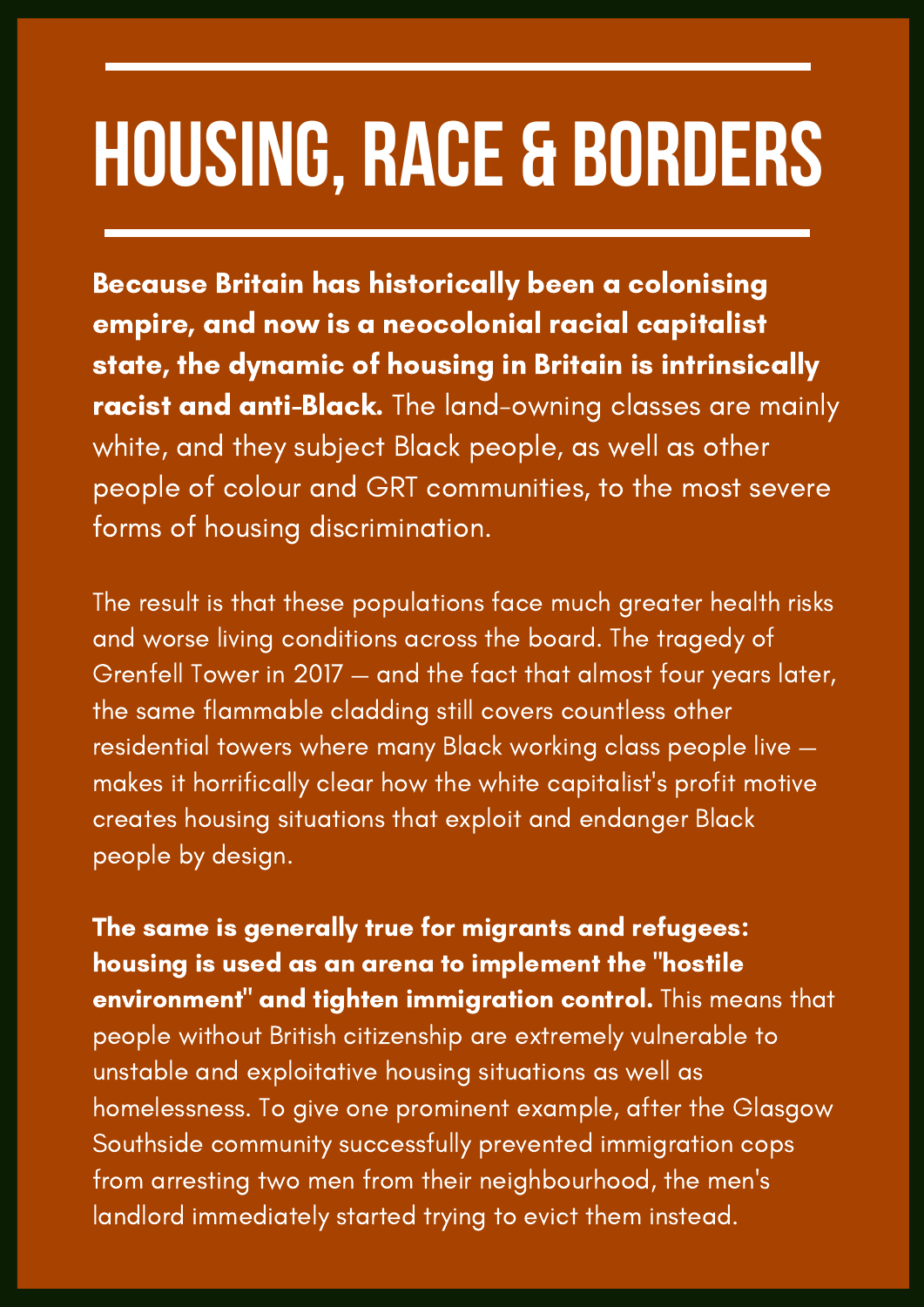## **HOUSING & AUSTERITY**

Along with the NHS, social housing was built as part of the creation of Britain ' s welfare state in the post-WWII years. The purpose of these systems was to ensure that workers could access a bare minimum of healthcare and housing — not for their own benefit, but so that they could keep working and producing profit for the ruling class.

For decades now, politics of austerity have been dismantling this welfare state. Margaret Thatcher ' s 'Right to Buy ' scheme allowed many working people to buy their homes at affordable rates. On the surface, this might seem like a good thing for

the people who were given a leg up onto the property ladder. But the economic principle behind Right to Buy was one of increasing capitalist exploitation: relying on low market prices to privatise even more land, diminishing social housing and expanding the land-owning capitalist class. Today, many former council estates are now privately owned, and those who need affordable housing the most — workers, disabled people, migrants, families — struggle to find any.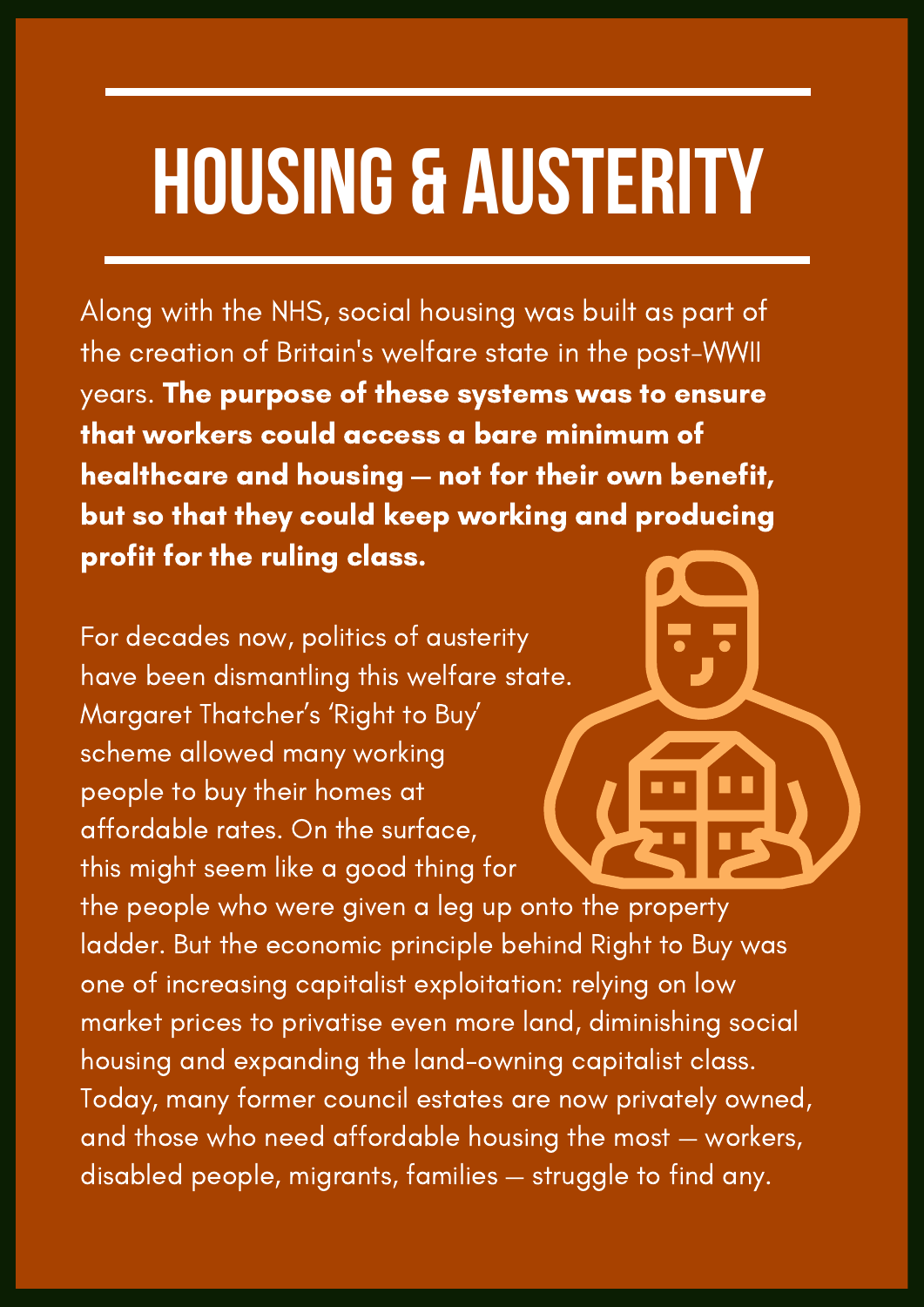### **GENTRIFICATION**

Gentrification is the process of redeveloping cheap property which has typically been devalued because it is lived on by economically marginalised populations, such as people of colour, migrants, and working class people in general. Redevelopment attracts wealthy new residents and displaces the original inhabitants by raising the rent and costs of living in the area higher than they can afford. Gentrification means that working and oppressed people are continually being priced out of their own neighbourhoods in order for the property-owning class to make profits. Every increase in rent is an attempt to eradicate a working class community.

Today, property developers are gentrifying land in working class neighbourhoods everywhere across Britain — from Camden to Soho to Manchester ' s Northern Quarter, from Leith to Cardiff Bay. Many newly constructed luxury flats continue to stand empty because no one can afford to rent them — least of all the 1 in 200 people in Britain who are currently homeless. But to the capitalist state, it is better to collect council tax on empty dwellings than to use them to solve the housing crisis.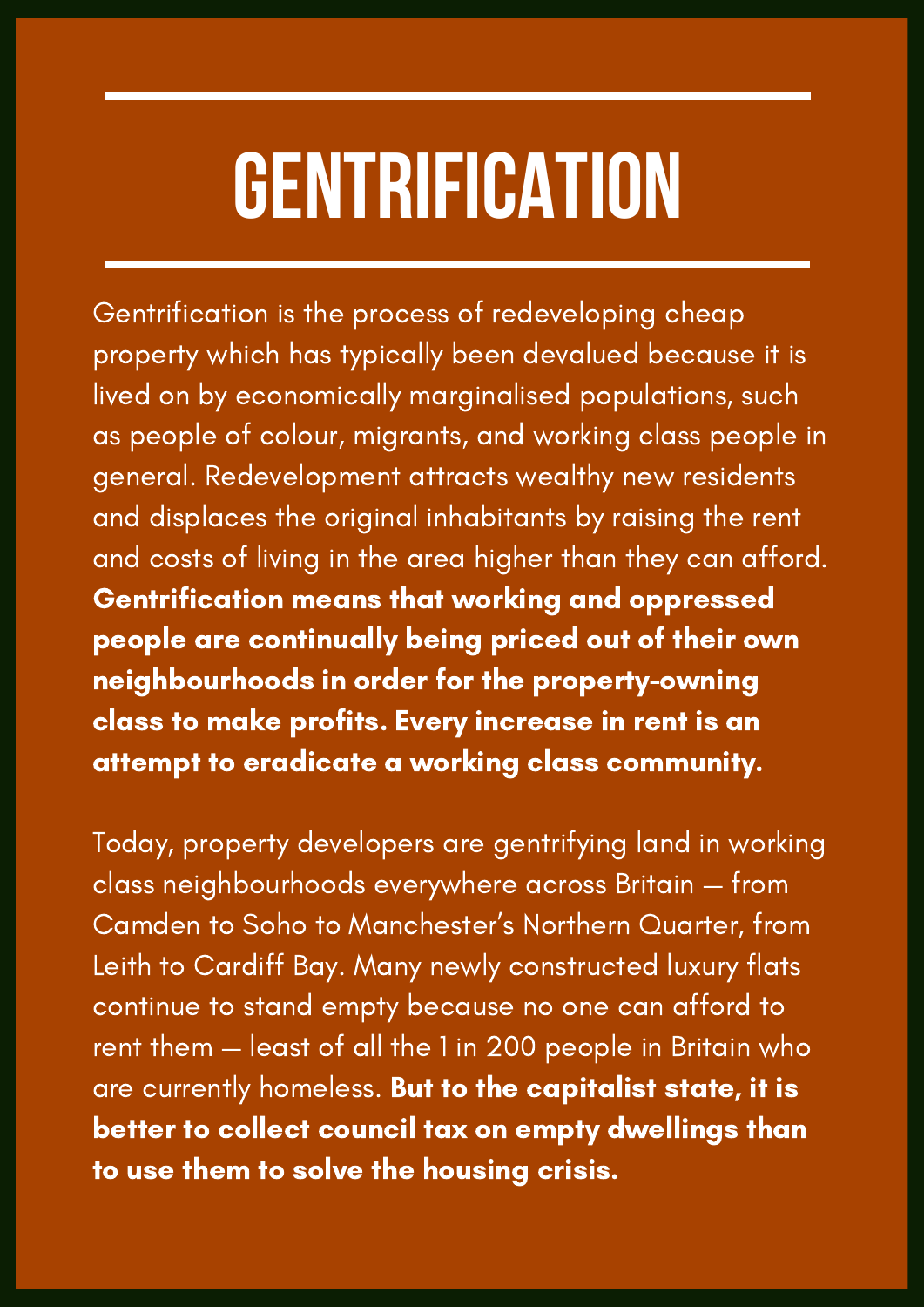Green spaces and public infrastructure, like parks, also come under threat from the profit-driven approach to housing. Although green spaces are vital to the health of communities, they do not generally produce profit, so they become vulnerable to "infilling " — being completely built and paved over. While wealthy neighbourhoods have private parks and botanical gardens, working class neighbourhoods are stripped of nature and denied access to the very land. Under capitalism, it' s more profitable to build on land than leave it undeveloped, so green spaces are continually whittled away, even as we plunge deeper into climate crisis.

The profit motive even affects how housing is built, and therefore, how communities are geographically structured. In a planned economy, high-density housing can be built efficiently with minimal impact on the environment. But under capitalism, development is carried out piecemeal by different competing investors — resulting in urban sprawl, greater distance between communities, and constant land clearing for new construction.



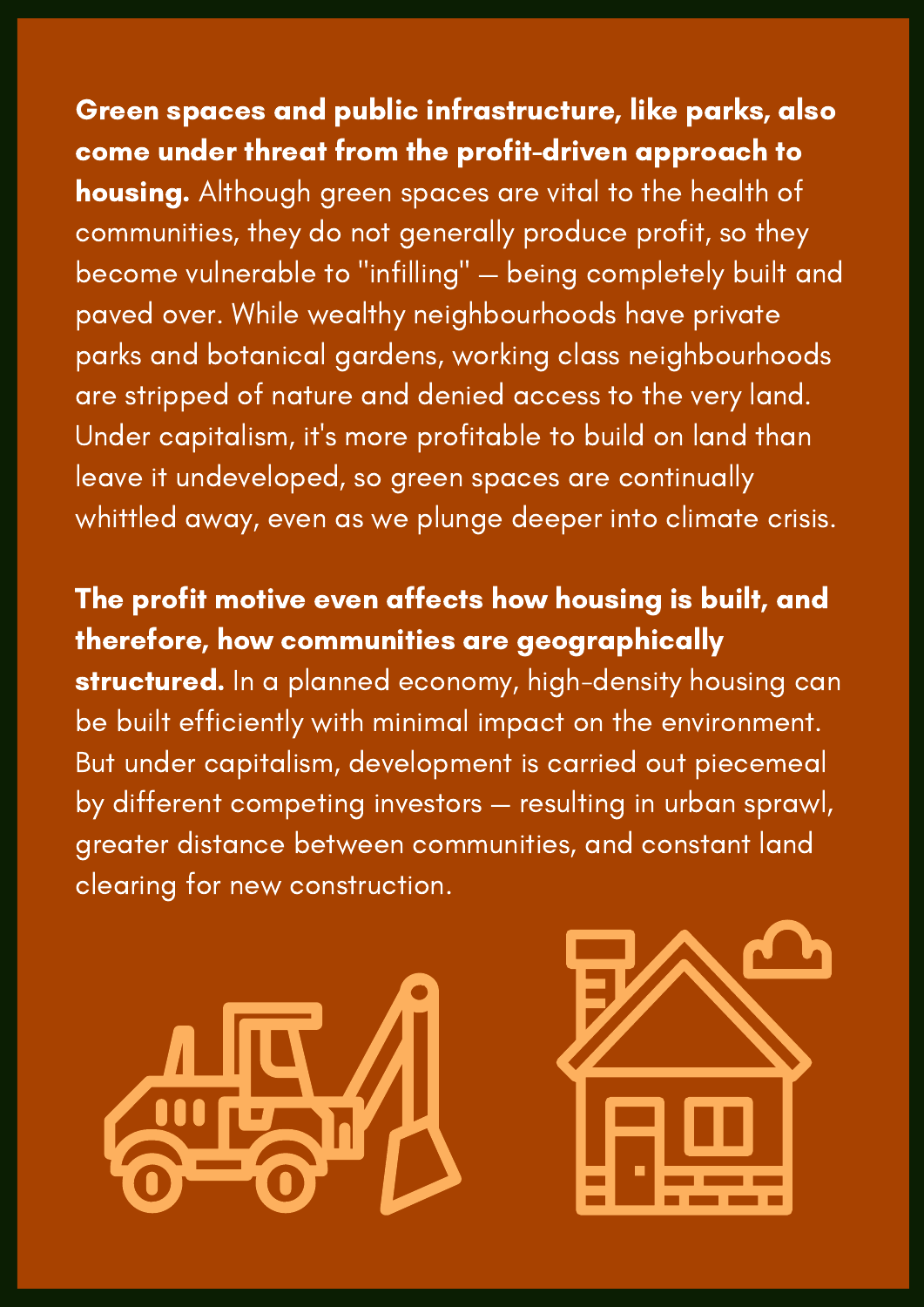# **HOUSING & COVID-19**

Landlords rely on working people to sustain them — it' s considered standard to spend a third or more of one ' s income on rent. So what happens when workers lose their income? As we have seen more clearly than ever in the COVID-19 pandemic, the preferred response of landlords is to simply evict people when they are no longer able to pay rent, increasing homelessness and contributing to social misery.

Even with the government delaying evictions to prevent an unmanageable crisis, landlords continue to extract rent from people who are being forced to work through a pandemic due to lack of actual state support, and will evict them the moment it is legal to do so.

0000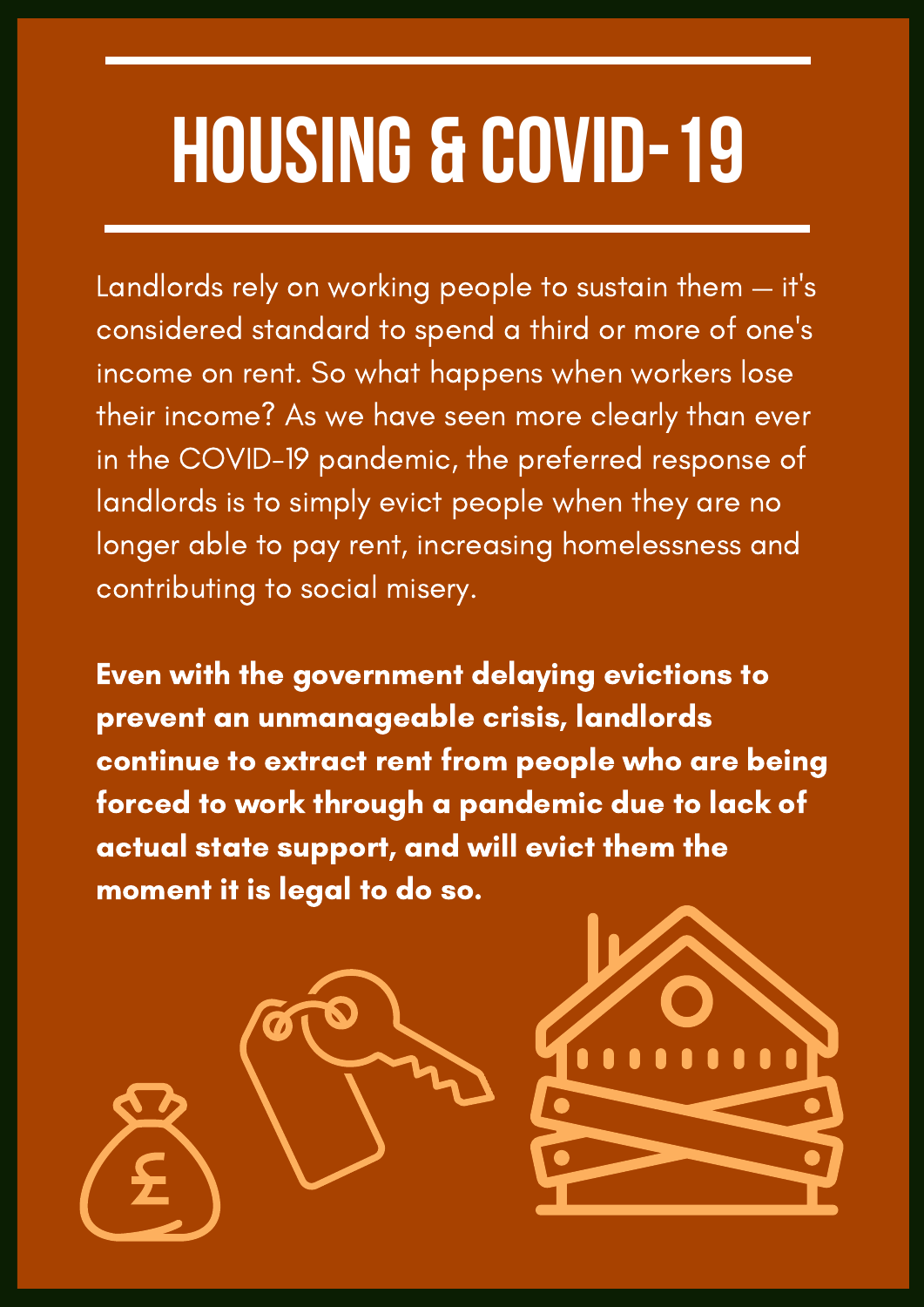# **BUILDING TENANT POWER**

The struggle against landlordism is absolutely inseparable from the wider working class struggle against capitalism. Knowing our legal rights as tenants can help us out of tight spots, but can 't help us move forward in making larger systemic change. That takes long-term organisation and solidarity.

So, just as workers ' unions exist to fight exploitation in the workplace, tenants ' unions exist to fight exploitation in housing. Tenants ' unions work to protect their members and engage in collective struggle within communities by organising rent strikes, resisting evictions, and educating members. The membership is the driving force of the unions, and both national and regional branches can be found all over the country.

Organising tenant power in the communities where we live is a vital step toward building the collective power that will make it possible for us to end capitalism and build a socialist society in which everyone 's right to good housing can be realised.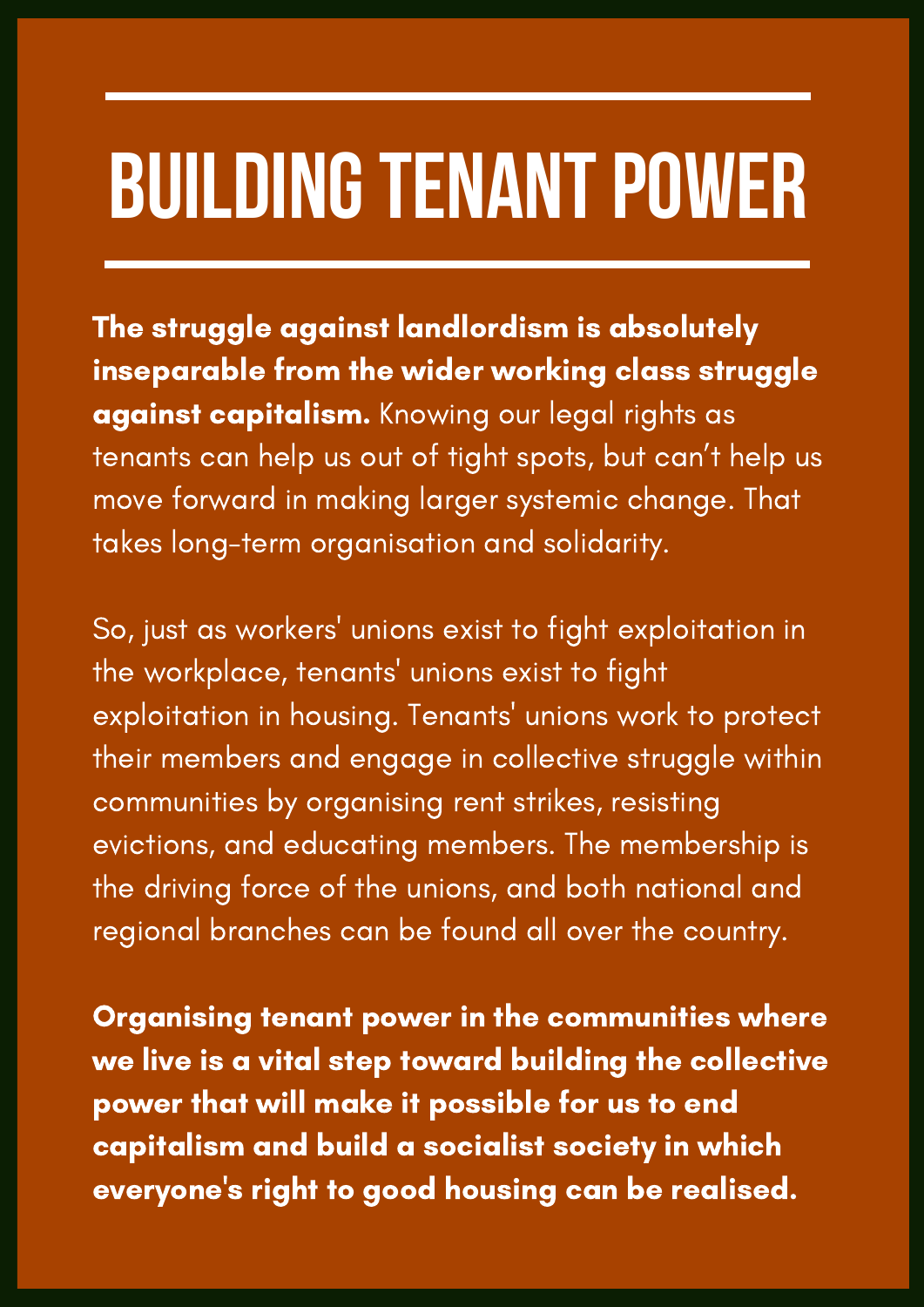## **HOUSINGJUSTICE**

Even with the united strength of all working and oppressed people, ending the housing crisis will not be a simple or one-dimensional task. To fully achieve just and fair housing for all people, we must also achieve racial justice, reparations, the abolition of prisons and police, the abolition of citizenship — all institutional changes which the British state, an inherently capitalist system, will never allow.

In other words, only one thing is capable of defeating landlordism and the housing crisis: a proletarian revolution, upheld by a socialist government, which can carry out the systematic dismantling of capitalism — and its replacement with a system whose primary goal is providing for the common needs of all people.